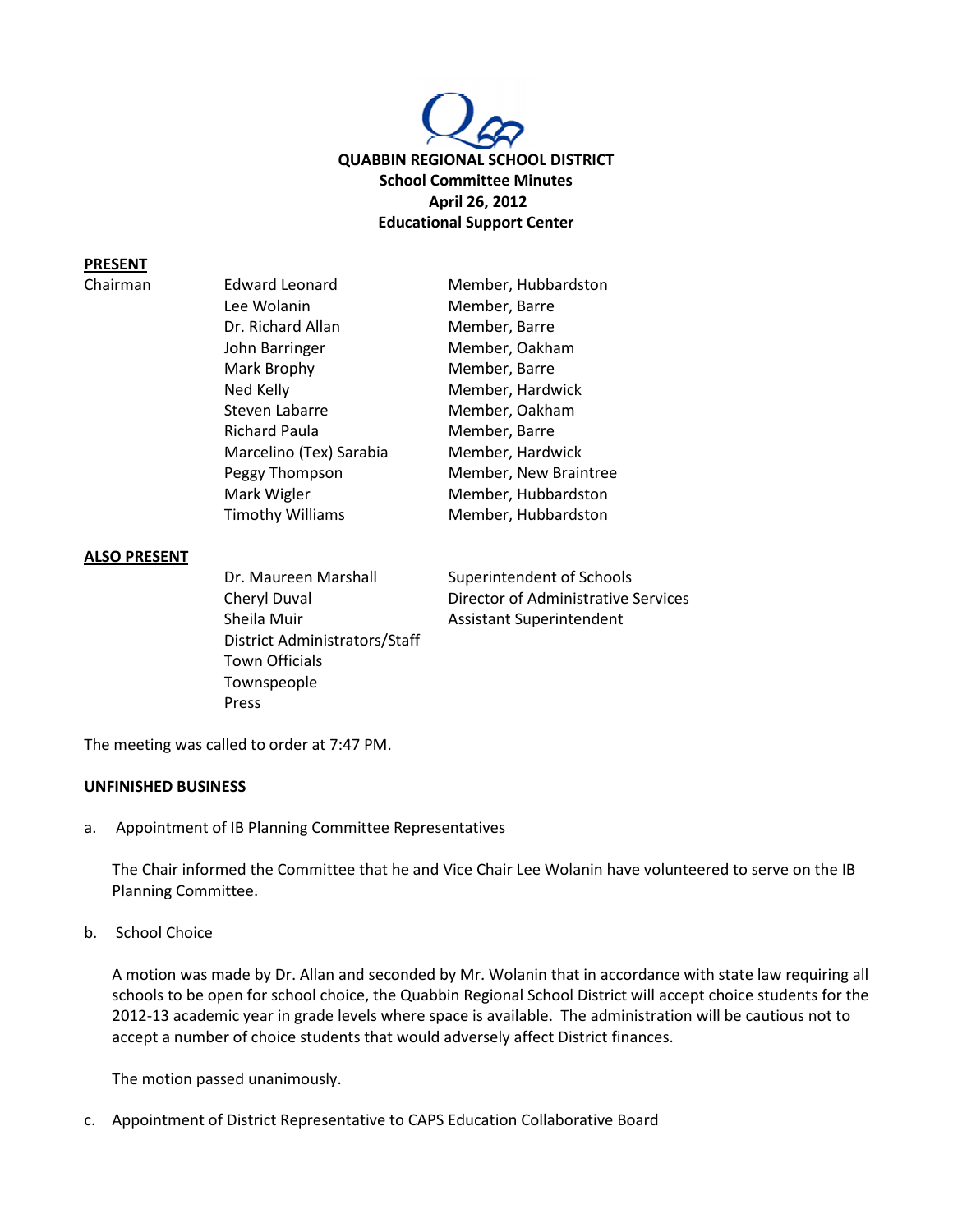A motion was made by Dr. Allan and seconded by Mr. Wolanin to appoint Superintendent Maureen Marshall as the Quabbin Regional School District Representative and Assistant Superintendent Sheila Muir as alternate representative on the CAPS Education Collaborative Board.

The motion passed unanimously.

d. Field Trip Requests

A motion was made by Dr. Allan and seconded by Mr. Wolanin to approve the following out-of-state field trips:

- QRMS Gr. 7 to Canobie Lake Park, Salem, NH on Thursday, June 14, 2012
- QRMS Gr. 8 to Washington, DC in April 2013 (possibly week before April vacation)

The motion passed unanimously.

e. FY12 Budget Transfer Request

A motion was made by Mark Brophy and seconded by Lee Wolanin to approve the FY12 Budget Transfer Request dated 4.26.12 as recommended by the Budget Subcommittee.

The motion passed unanimously.

f. FY13 Budget Discussion & Vote

The Committee resumed discussion from the Budget Subcommittee held earlier this evening (see attached minutes) on the proposed cuts to the FY13 preliminary budget.

The Superintendent thanked the budget task force, principals and directors for their efforts to try to find ways to cut \$940,000 from the budget.

The discussion continued. Committee members asked questions and commented on the proposed budget cuts.

A motion was made by Mark Brophy and seconded by Lee Wolanin to approve the recommended revision to FY13 Appropriation Category 2100-3200 Instructional Support in the amount of \$13,316,519.

A roll call vote was taken:

Dr. Richard Allan-yes; Mark Brophy-yes; Lee Wolanin-yes; Richard Paula-yes; Timothy Williams-yes; Tex Sarabiayes; Peggy Thompson-yes; Mark Wigler-yes; Steven Labarre-yes; Ned Kelly-yes; Edward Leonard-yes. Mr. Barringer abstained from the vote.

The motion passed with an affirmative weighted vote 11.32

A motion was made by Mark Brophy and seconded by Lee Wolanin to approve the recommended revision to FY13 Appropriation Category 3510-3520 Athletics & Student Activities in the amount of \$544,256.

A roll call vote was taken:

Dr. Richard Allan-yes; Mark Brophy-yes; Lee Wolanin-yes; Richard Paula-yes; Timothy Williams-yes; Tex Sarabiayes; Mark Wigler-yes; John Barringer-yes; Steven Labarre-yes; Ned Kelly-yes; Edward Leonard-yes. Mrs. Thompson abstained from the vote.

The motion passed with an affirmative weighted vote 11.27.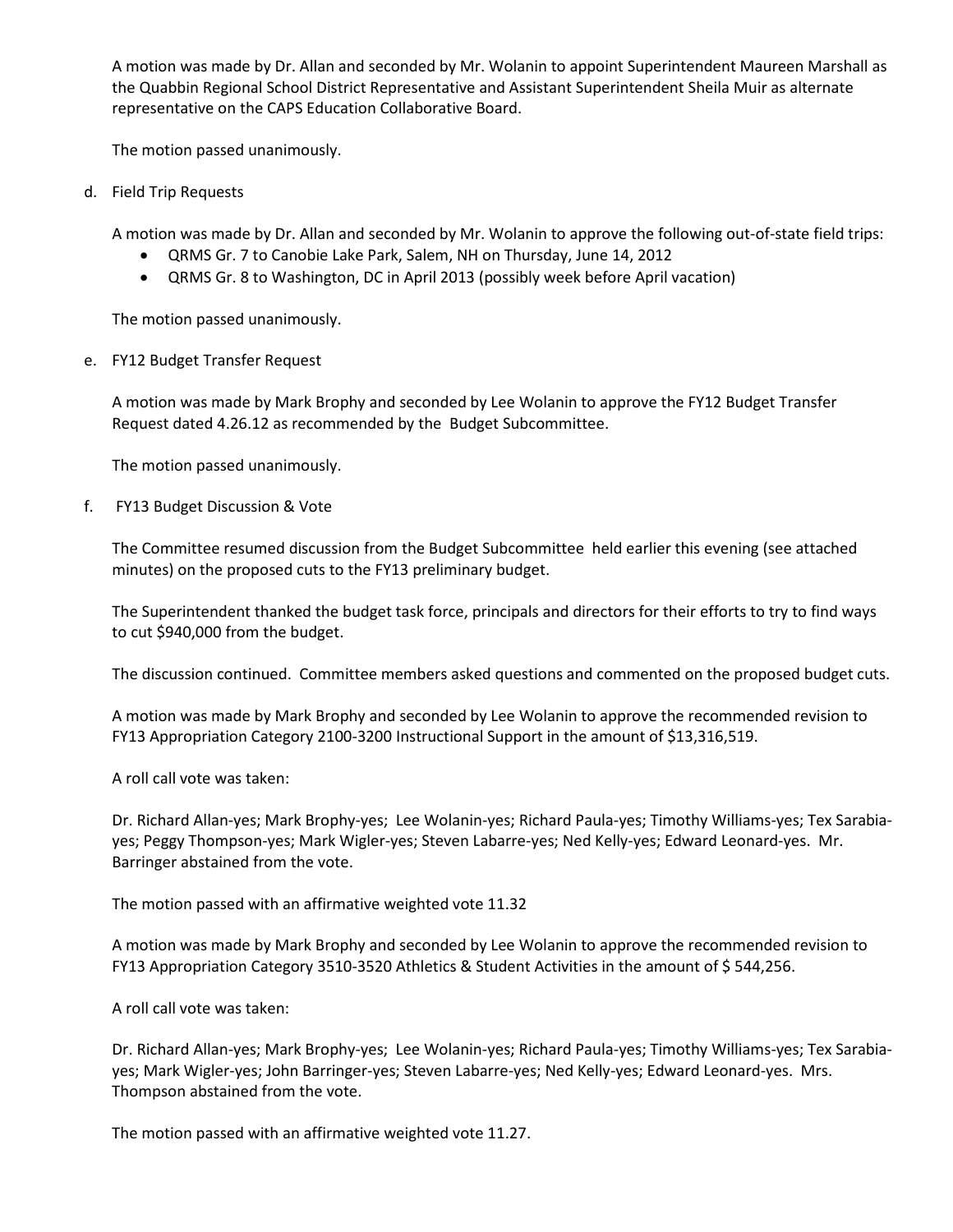A motion was made by Mark Brophy and seconded by Lee Wolanin to approve the revised FY13 budget in the amount of \$32,025,309.

A roll call vote was taken:

Dr. Richard Allan-yes; Mark Brophy-yes; Lee Wolanin-yes; Richard Paula-yes; Timothy Williams-yes; Tex Sarabiayes; Peggy Thompson-yes; Mark Wigler-yes; Steven Labarre-yes; Ned Kelly-yes; Edward Leonard-yes. Mr. Barringer abstained from the vote.

The motion with passed an affirmative weighted vote 11.27

g. Mr. Labarre requested the Committee consider in lieu of a stipend for committee members, that the district purchase an I-pad for each member and send all committee related documents electronically in an effort to save money and paper. This item will be referred to the Technology Subcommittee for further review.

# **ADJOURNMENT**

A motion was made by Mark Brophy and seconded by Lee Wolanin to adjourn.

The motion passed unanimously.

The meeting adjourned at 8:25 PM.

Respectfully submitted,

Nancy A. Landry, Secretary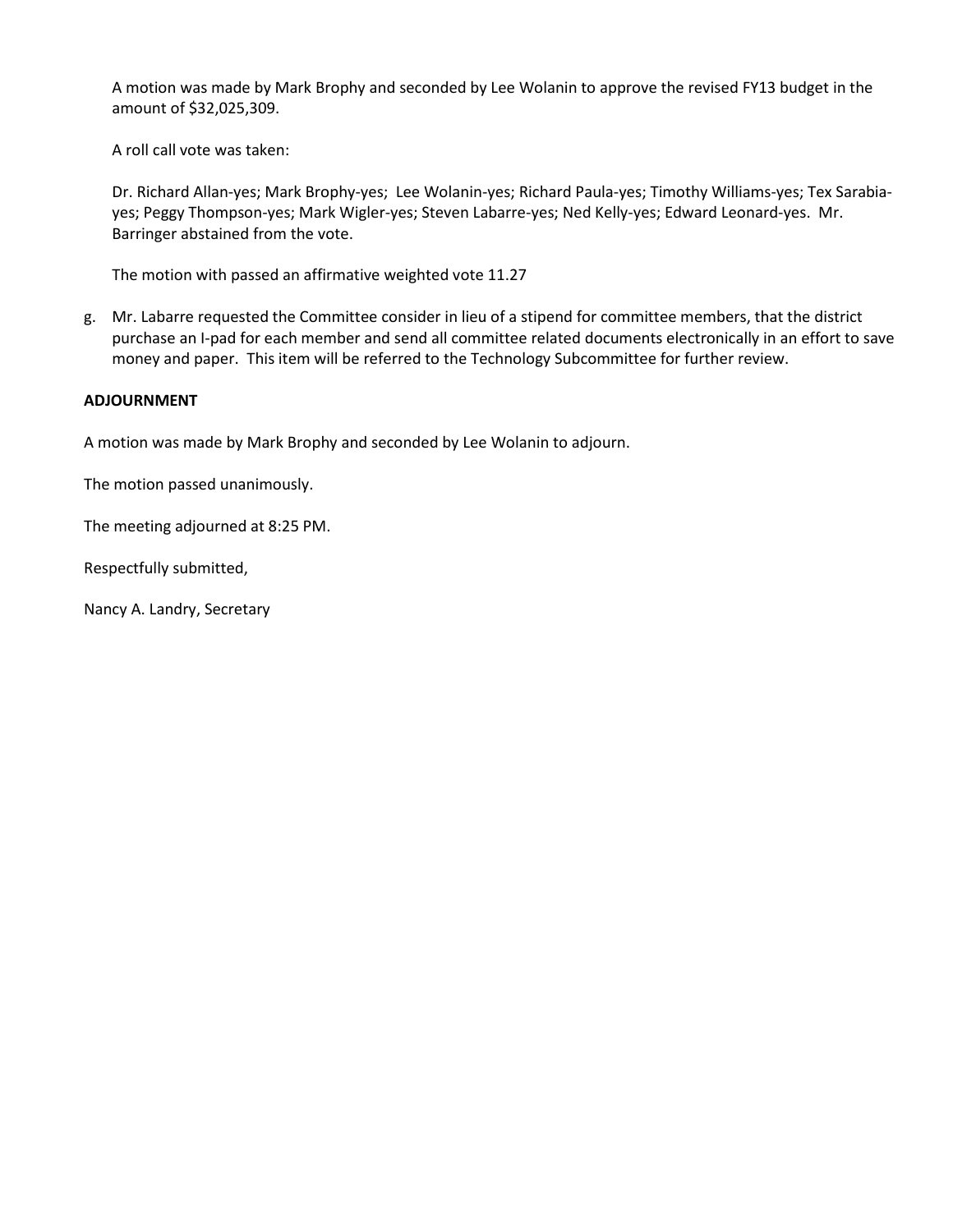

School Committee Members Present: Mark Brophy, Dr. Richard Allan, John Barringer, Ned Kelly, Steven Labarre, Edward Leonard, Rick Paula, Tex Sarabia, Peggy Thompson, Mark Wigler, Tim Williams, Lee Wolanin.

Others Present: Maureen Marshall, Superintendent of Schools; Cheryl Duval, Director of Administrative Services; Sheila Muir, Assistant Superintendent; District Administrators, Town Officials, Townspeople; Press.

# **MEETING CALLED TO ORDER:**

The Budget Subcommittee meeting was called to order at 6:31 PM by Budget Subcommittee Chair Mark Brophy.

1. The Budget Subcommittee meeting was called to order at 6:31 PM by Budget Subcommittee Chair Mark Brophy.

# **UNFINISHED BUSINESS**

1. Budget Transfer Request

A motion was Edward Leonard and seconded by Lee Wolanin to approve the FY12 Budget Transfer Request dated 4.26.11 and forward to the full Committee for formal approval.

The motion passed by a vote of 11-0-1. Mr. Williams abstained.

2. FY13 Budget Discussion

Mr. Brophy reviewed the progress to-date regarding the FY13 budget. The Committee & Administration continue to involve the towns in the budget process.

The Superintendent stated that the administration has met with member town finance subcommittees. The difficulty the district is facing is trying to preserve the quality of programming but realize that we must try to meet the needs of the towns. The administration has made adjustments to reduce the FY13 budget.

Cheryl Duval presented a powerpoint on the FY13 budget, the revenue gap due to decreases in state aid, and a review of recent cuts (FY10-FY12).

Director Duval reviewed proposed reductions/changes to the FY13 preliminary budget totaling \$940,374.

A lengthy discussion ensued.

A motion was made by Edward Leonard and seconded by Lee Wolanin to recommend to the full Committee the proposed reductions/changes to the FY13 preliminary budget as presented.

The discussion continued.